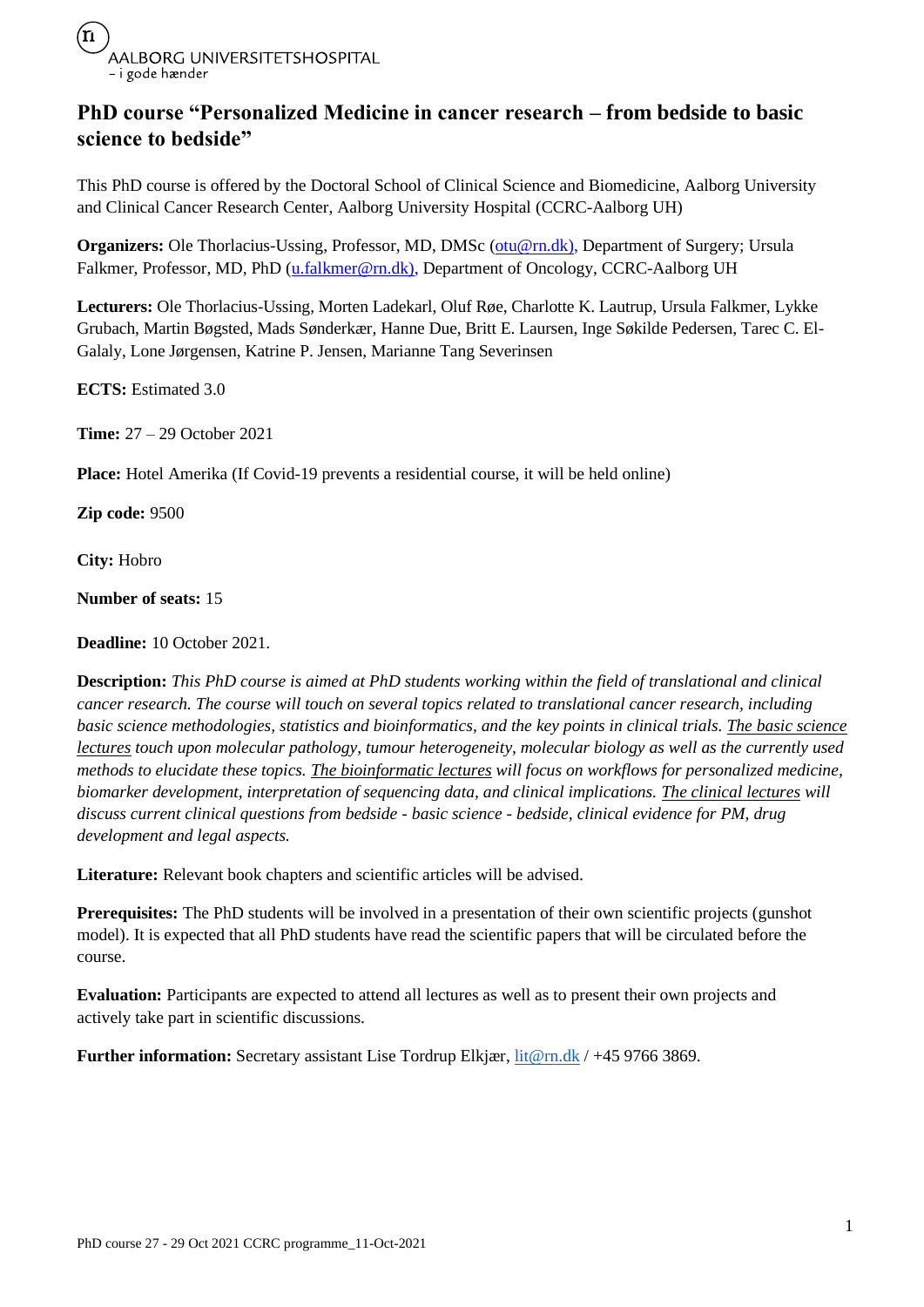

## **Programme**

# **Day 1, Wednesday 27 October 2021**

| <b>Time</b>                | Lecture                                                                    | <b>Organizer/Lecturer</b>           |
|----------------------------|----------------------------------------------------------------------------|-------------------------------------|
| 12.00-12.30                | Arrival                                                                    |                                     |
| 12.30-13.30                | Lunch and welcome                                                          |                                     |
| 13.30-13.40                | Introduction                                                               | O. Thorlacius-Ussing,<br>U. Falkmer |
| 13.40-14.00                | Personalized medicine: introduction<br>From bedside – laboratory – bedside | M. Ladekarl                         |
| 14.00-14.20<br>14.20-14.40 | PhD presentation no. 1<br>PhD presentation no. 2                           |                                     |
| 14.45-15.15                | Molecular biology: principles and<br>technologies                          | H. Due                              |
| 15.15-15.45                | Clinical proteomics and metabolomics                                       | K. P. Jensen                        |
| 15.45-16.15                | <b>Break</b>                                                               |                                     |
| $16.15 - 17.15$            | Next generation sequencing/<br>whole genome sequencing                     | M. Sønderkær                        |
| 17.15-18.00                | Molecular pathology: solid tumours and<br>haematological malignancies      | L. Grubach                          |
| 18.00-18.20<br>18.20-18.40 | PhD presentation no. 3<br>PhD presentation no. 4                           |                                     |
| 19.00-20.00                | <b>Dinner</b>                                                              |                                     |
| 20.00-                     | Further discussions and get-together students and lecturers                |                                     |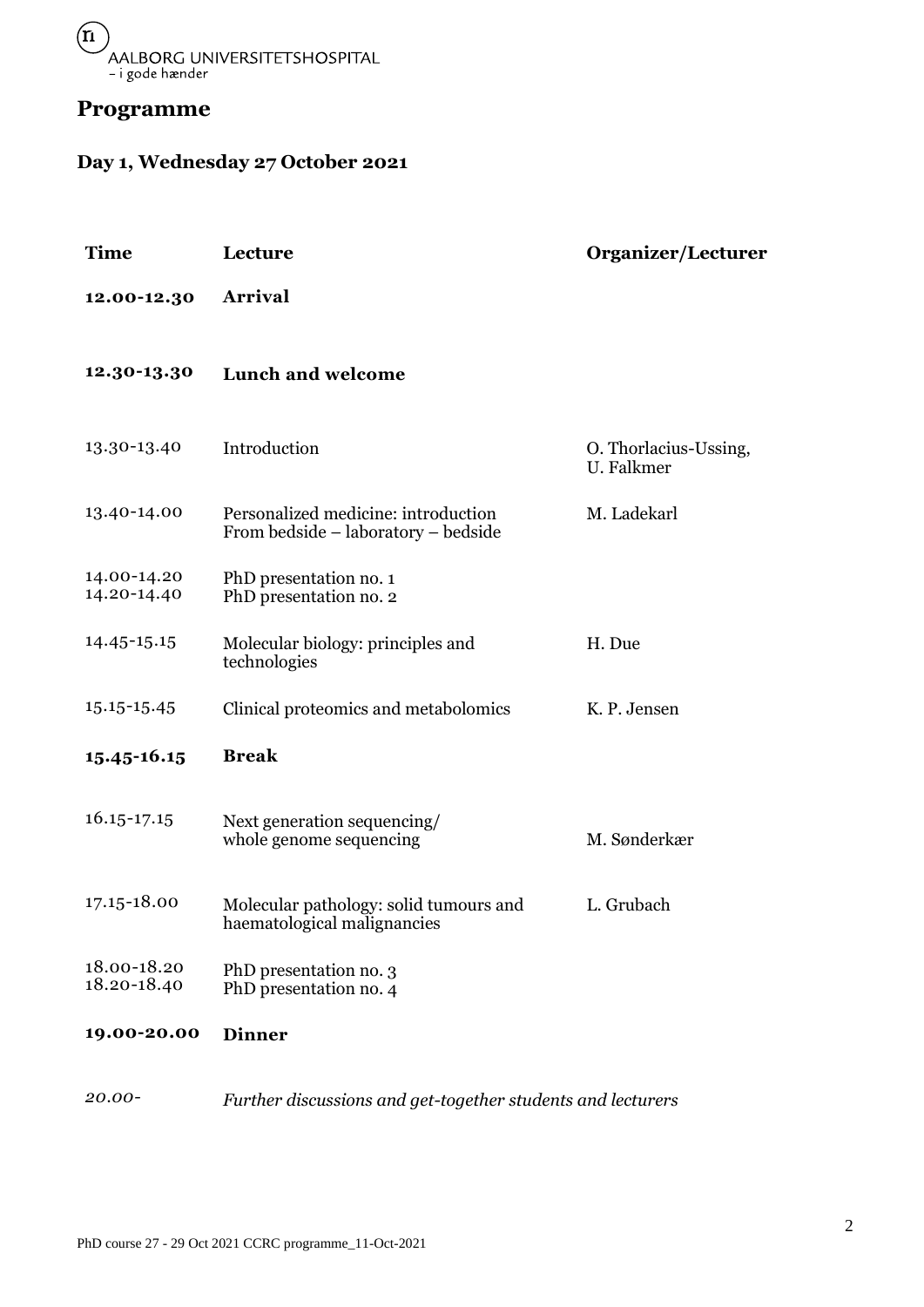## **Day 2, Thursday 28 October 2021**

| <b>Time</b>                                              | Lecture                                                                                                 | Organizer/Lecturer                |
|----------------------------------------------------------|---------------------------------------------------------------------------------------------------------|-----------------------------------|
| 08.00-08.30                                              | <b>Breakfast</b>                                                                                        |                                   |
|                                                          |                                                                                                         |                                   |
| 08.30-09.10                                              | Patient-reported outcome research                                                                       | L. Jørgensen                      |
| 09.10-09.55                                              | Clinical genetics                                                                                       | C. K. Lautrup                     |
| 09.55-10.10                                              | <b>Break</b>                                                                                            |                                   |
| 10.10-11.15                                              | Bioinformatics and statistics in biomarker<br>development                                               | M. Bøgsted                        |
| 11.15-12.00                                              | Finding and targeting genomic alterations                                                               | B. E. Laursen                     |
| 12.00-13.00                                              | Lunch                                                                                                   |                                   |
| 13.00-14.00                                              | Clinical drug development                                                                               | T. C. El-Galaly                   |
| 14.00-14.20<br>14.20-14.40<br>14.40-15.00<br>15.00-15.20 | PhD presentation no. 5<br>PhD presentation no. 6<br>PhD presentation no. 7<br>PhD presentation no. 8    |                                   |
| 15.20-16.30                                              | Break, walk and talk                                                                                    |                                   |
| 16.30-16.50<br>16.50-17.10<br>17.10-17.30<br>17.30-17.50 | PhD presentation no. 9<br>PhD presentation no. 10<br>PhD presentation no. 11<br>PhD presentation no. 12 |                                   |
| 17.50-18.00                                              | General discussion                                                                                      | All students and tutors/lecturers |
| 19.00-20.00                                              | <b>Dinner</b>                                                                                           |                                   |

*20.00- Further discussions and get-together students and lecturers*